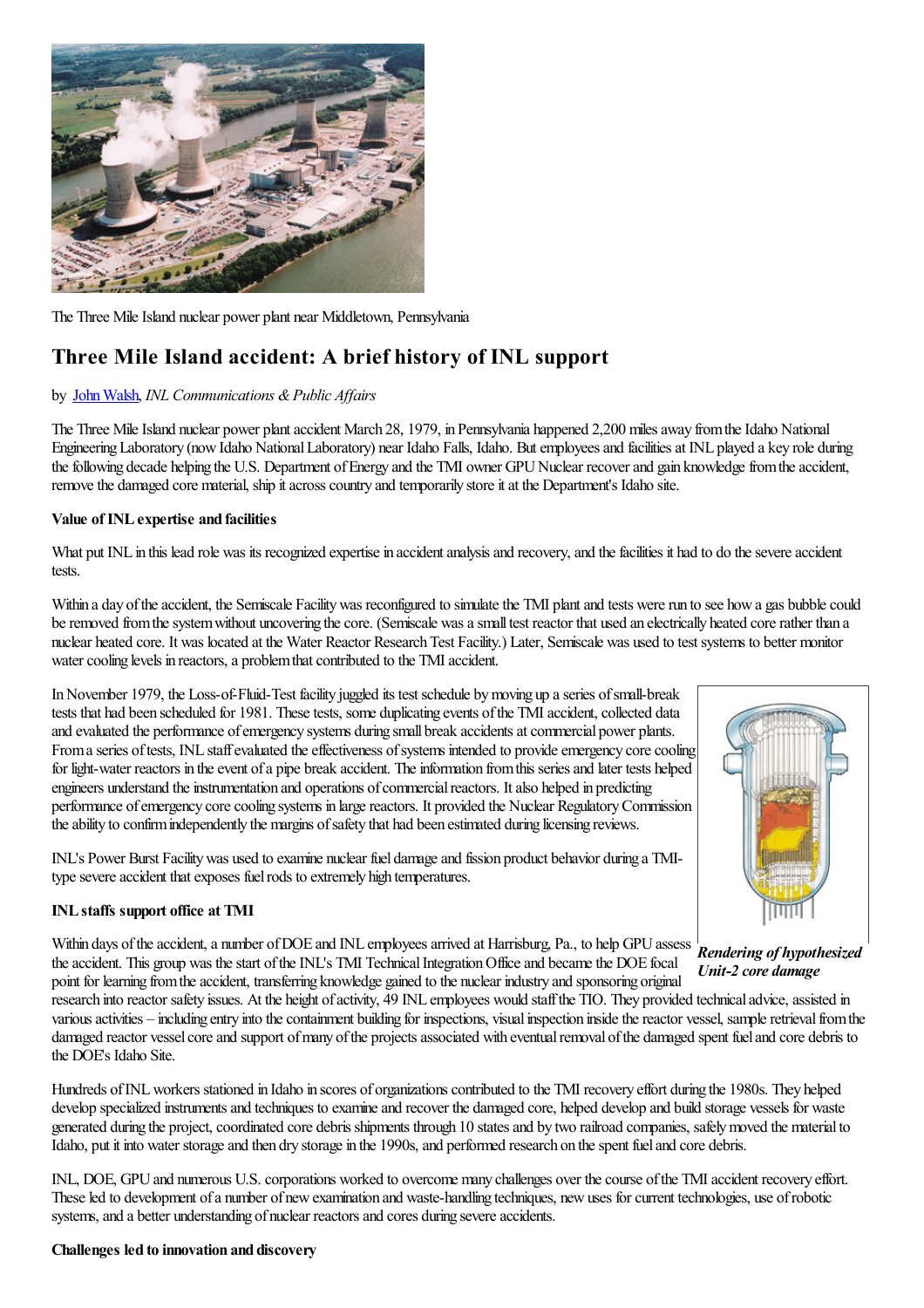Tests done at INL and computer model data told engineers what kind of damage to expect in the reactor core. But GPU officials, particularly, didn't expect the core damage to be as extensive as INL engineers predicted. So, actual examination of the damaged core was critical before recovery could be attempted. INL engineers determined that removing a control rod drive could create an opening through which they could take a quick look into the middle ofthereactor. Theymodified acamera, lowered it into thereactor through the opening and got their first look at the rubble bed of core debris and verified the amount of damage. What the camera showed verified what INL had predicted.

Another essential pre-recovery step was to sample the core debris for analysis. Again, INL engineers helped develop tools for retrieving samples and for doing core bores. This included designing in 30 months a device adapted from a commercial drilling machine.

In drilling the cores, it was necessary to develop a drill bit that could bore into ceramics and metal. INL engineers, working with a Salt Lake City company, developed and manufactured a bit that worked on both materials. Ten cores were collected for analysis.

The bore holes gave engineers additional opportunities to use a camera to look into the rubble pile. And, the core boring machine eventually helped engineers remove the damaged core from the reactor vessel.

For an even better picture of what the damaged core debris in the reactor vessel looked like, engineers used a sonar system to collect some 500,000 data points in thecorecavity. Fromthese data, they developed athree-dimensional picture ofthe overallshape ofthe damaged fuel assemblies and other core features.

#### **Core debris comes to Idaho, Washington**

One of the early wastes created during the recovery were the liners from the EPICORE II water treatment system. The EPICORE II system used resins to strip radioactive materials from nearly 500,000 gallons of contaminated water that had gotten into the auxiliary reactor building. The result, however, were 49 radioactively contaminated liners that eventually had to be disposed of. INL developed a gas sampler, vent and purge system to remove potentially combustible gases from the liners to ensure safe shipment to the INL Site. The laboratory also developed a high-integrity container and epoxy stabilizing process that allowed the liners to be disposed of safely. Most of them were sent to a U.S. Ecology facility near Hanford, Wash., although a few were disposed of at INL's Radioactive Waste Management Complex.



The TMI core debris was brought to INL for two reasons: It was here that extensive analysis could be done at the Test Area North hot cells. The TMI-2 Accident Evaluation Program helped researchers better understand what had occurred during the accident, understand the core degradation and understand fission product movement. This led to improved severe accident computer codes for the nuclear industry. Also, INL's water storage pool was large enough to hold 344 containers of core debris and spent fuel.

Shipments cross-country to the INL Site began in July 1986 and ended in May 1990. Forty-nine casks were transported by rail through 10 states in 22 shipments. The casks were specifically designed and built for the TMI material by Nuclear Packaging Inc. From design to licensing, the

*Following rail deliveryto INL's Central Facilities Area, TMI core debris moved by* easily project, including the railcars designed to hold them, took 18 months. The shipping campaign *Facilities Area, TMI core debris moved by* easily determined a state of the s *truck and trailer to specialized examination facilities at Test Area North,*  $\frac{1}{2}$  local governments in 10 states to alleviate concerns about safety. The shipments were made safely, *27 miles away.* required extensive coordination and communication by INL transportation officials with state and smoothly and expeditiously.

Arriving by railroad at the Central Facilities Area on the INL desert Site, INL equipment operators used the 200-ton gantry crane to move each shipping cask onto a truck trailer bed for delivery to the Test Area North Hot Shop. The truck and trailer drove into the Hot Shop, the cask lids and shield plugs were removed and the canisters of core debris were transferred by crane into the Hot Shop pool. The empty casks were returned to CFA for transport back to TMI in Pennsylvania for another load.

Workers at CFA and the Hot Shop developed proficiency in these tasks and, with suggestions to improve processes, the unloading at CFA and canister transfers into the Hot Shop pool became efficient operations.

Over the decade of work, DOE's Office of Nuclear Energy managed the TMI research and development program at a cost of about \$189 million. About 60 percent of the money was used to develop innovative technologies to examine, disassemble and defuel the damaged core and to dispose ofthe materials fromtheaccident.

The remainder was used to sponsor detailed technical studies that yielded valuable technical information that was applied to the design and operation of nuclear reactors. Analysis was done ofthe vesselsteel, instrumentation nozzlesand relocation of debris within thereactor vessel.

Information obtained included peak reactor core vessel temperatures during the accident, the time that peak temperatures were sustained, the cooling rate, relocated core debris composition and geometry (the form of the cohesive mass beneath the rubble), relocated core material and vesselmaterialinteractions, relocated core materialand nozzle materialinteraction, nozzle damage patterns, debris decay heat, relocated core material mass, and the cooling inferred from analysis with input from examinations.

## **Debris into dry storage**

Between 1986 and 1990, Three Mile Island core debris was safely transported to Idaho for examination and temporary storage. Then, for nearly a decade, starting in 1990, 344 containers holding the core debris rested underwater in a storage pool at TAN.